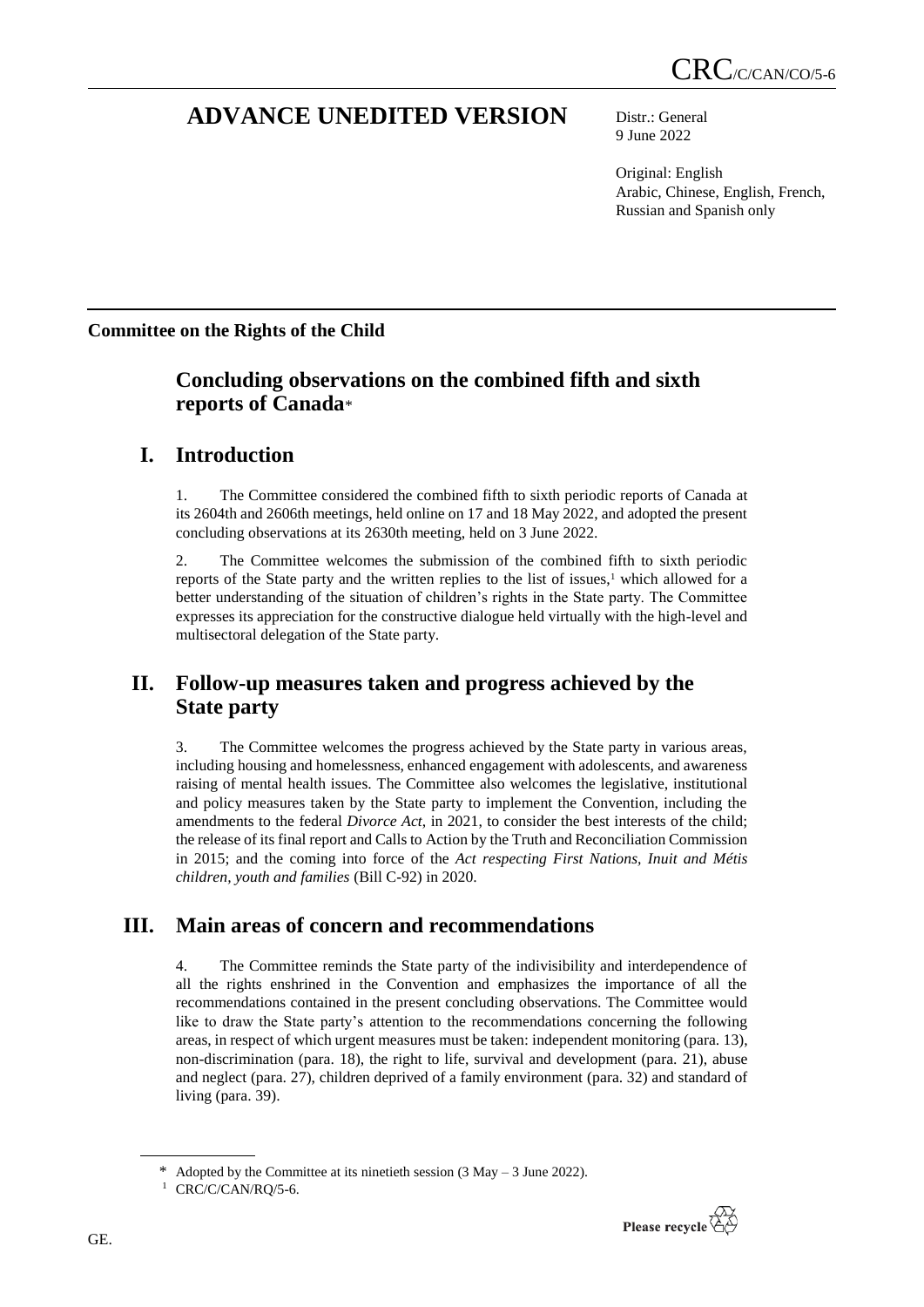5. **The Committee recommends that the State party ensure the realization of children's rights in accordance with the Convention and the Optional Protocol on the involvement of children in armed conflict and the Optional Protocol on the sale of children, child prostitution and child pornography throughout the process of implementing the 2030 Agenda for Sustainable Development. It urges the State party to ensure the meaningful participation of children in the design and implementation of policies and programmes aimed at achieving all 17 Sustainable Development Goals as far as they concern children.**

# **A. General measures of implementation (arts. 4, 42 and 44 (6))**

**Reservations and declarations**

6. **The Committee, in line with its previous recommendations (CRC/C/CAN/3-4 of 2012, para. 9) and in the light of paragraph 5 of the Vienna Declaration and Programme of Action, adopted by the World Conference on Human Rights in 1993, urges the State party to consider withdrawing its remaining reservations to the articles 21 and 37(c) of the Convention.**

## **Legislation**

7. **While welcoming the incorporation of the Convention into many subnational jurisdictions legislative preambles, the Committee reiterates once again that the State party develop a comprehensive law on children's rights at the federal level in line with the principles and provisions of the Convention and ensure the equal implementation of its laws throughout the country.**

## **Comprehensive policy and strategy**

8. **The Committee recalls its previous concluding observations and recommends that the State party adopt a national strategy that provides a comprehensive implementation framework for the federal, provincial and territorial levels of government spelling out as is appropriate the priorities, targets and respective responsibilities for the overall realization of the Convention and that will enable the provinces and territories to adopt accordingly their own specific plans and strategies. The Committee further recommends that the State party allocate adequate human, technical and financial resources for the implementation, monitoring and evaluation of this comprehensive strategy and related provincial and territorial plans.**

## **Coordination**

9. **The Committee recommends that the State party establish an appropriate body at a high interministerial level or strengthen the interdepartmental working group on children's rights within the federal government and provide it with a clear mandate and sufficient authority to coordinate all activities related to the implementation of the Convention at cross-sectoral, national, regional and local levels. The State party should ensure that said coordinating body is provided with the necessary human, technical and financial resources for its effective operation.**

## **Allocation of resources**

10. **The Committee welcomes the introduction of gender budgeting at the federal level. Recalling its general comment No. 19 (2016) on public budgeting for the realization of children's rights and taking note of target 16.5 of the Sustainable Development Goals, the Committee recommends that the State party:**

(a) **Conduct a comprehensive assessment of the budget needs of children and allocate adequate budgetary resources, in accordance with article 4 of the Convention, for the implementation of children's rights;**

(b) **Utilize a child-rights approach in the elaboration of the State budget, by implementing a tracking system for the allocation and the use of resources for children**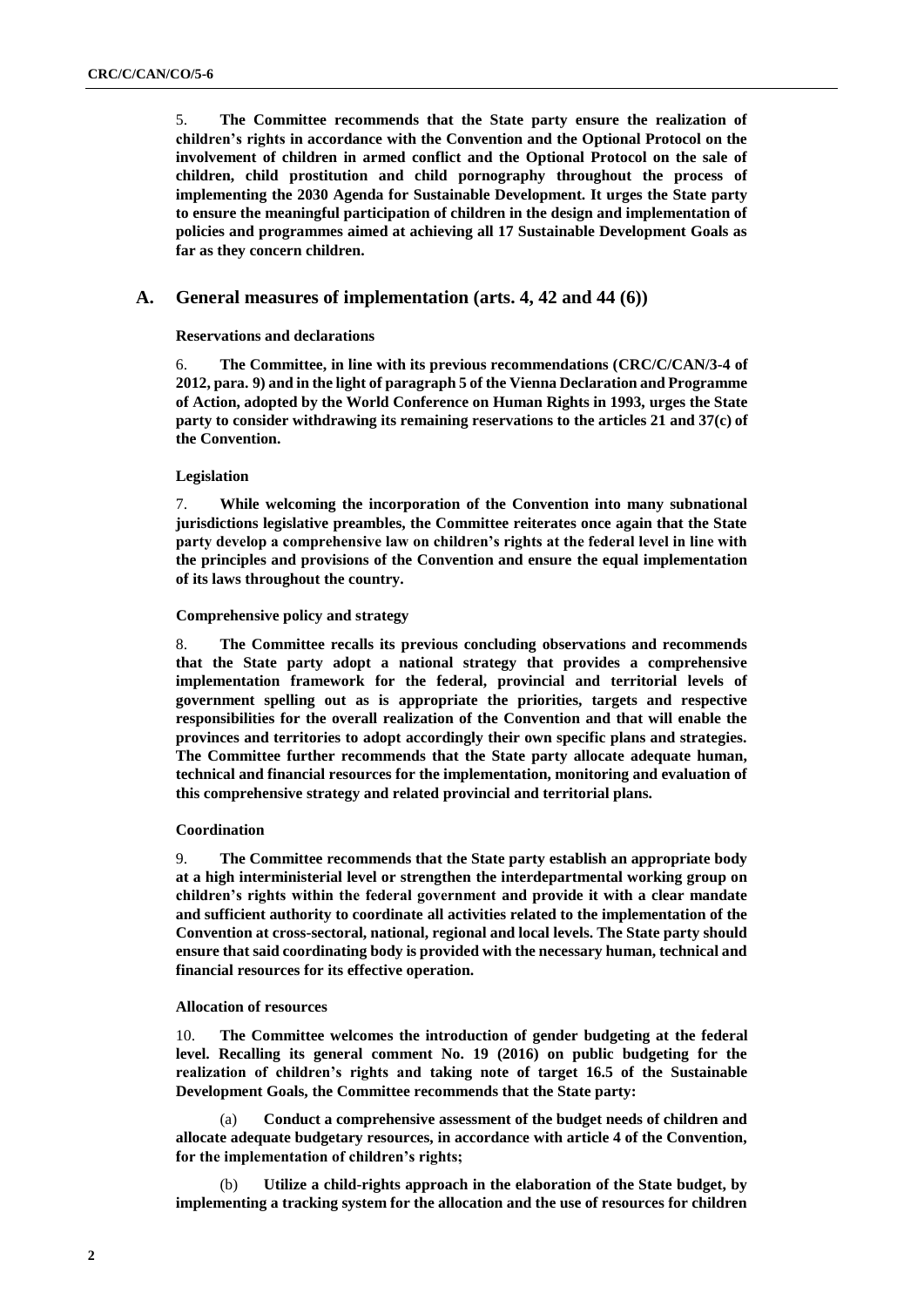**throughout the budget. The State party should also use this tracking system for impact assessments on how investments in any sector may serve the best interests of the child;**

(c) **Define budgetary lines for all children, with special attention to those in disadvantaged or vulnerable situations that may require affirmative social measures such as children of Indigenous, African-Canadian, or other minorities and children with disabilities, and make sure that those budgetary lines are protected even in situations of economic crisis, natural disasters, or other emergencies.**

### **Data collection**

11. **While noting the existence of thirteen unique data regimes using different techniques, definitions and technologies making aggregation and comparison of data difficult and recalling its general comment No. 5 (2003) on general measures of implementation, the Committee recommends that the State party:**

(a) **Improve its data collection system at the federal level in order to allow nationwide comprehensive monitoring of the rights of children and ensure that such data covers all areas of the Convention and the Optional Protocols thereto, with data disaggregated by age, sex, disability, geographical location, ethnic and national origin and socioeconomic background, in order to facilitate analysis of the situation of children, particularly those in situations of vulnerability;**

(b) **Ensure that data and indicators on children's rights cover all children below the age of 18 years and are shared among the ministries concerned and used for the formulation, monitoring and evaluation of policies, programmes and projects for the effective implementation of the Convention;**

(c) **Take into account the conceptual and methodological framework set out in the report of the Office of the United Nations High Commissioner for Human Rights (OHCHR) entitled** *Human rights indicators: a guide to measurement and implementation*  **when defining, collecting and disseminating statistical information.**

#### **Independent monitoring**

12. The Committee is seriously concerned by the lack of an independent children's rights commissioner at the federal level and regrets the closing of the Ontario Child Advocate's office.

13. **The Committee urges the State party to:**

(a) **Expeditiously establish an independent mechanism at the federal level for monitoring children's rights in line with the Paris Principles that is able to receive, investigate and address complaints by children in a child-sensitive and child-friendly manner;**

(b) **Ensure that such mechanism is mandated to produce public reports on the situation of children's rights;**

(c) **Restore the Ontario Child Advocate's office and its entire previous mandate.**

#### **Dissemination, awareness-raising and training**

14. **While noting the insufficient awareness of the Convention among adults and**  children in the State party, the Committee recommends that the State party strengthen **its awareness-raising programmes, including campaigns, in cooperation with civil society organizations both at the federal and provincial and territorial levels, to ensure that the Convention and the Optional Protocols thereto are widely known by the public, including parents and children themselves. It also recommends that the State party provide mandatory training on the rights of the child under the Convention and national law to all professionals working with and for children, including government officials, judicial authorities, and professionals who work with children in health and social services.**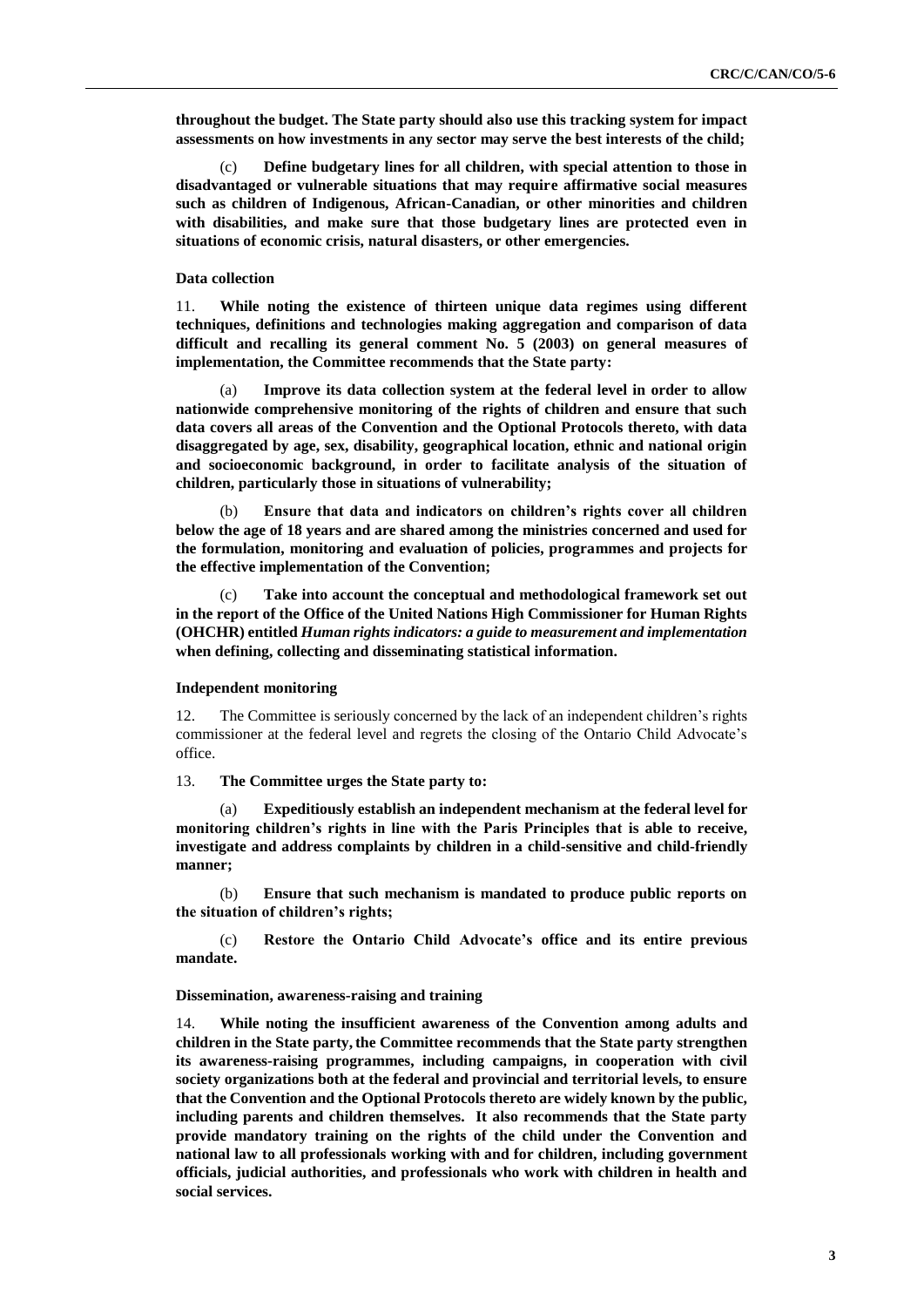## **International cooperation**

15. **The Committee welcomes the State Party's commitment at the international level in various areas relating to the rights of the child. Taking note of target 17.2 of the Sustainable Development Goals, the Committee encourages the State party to meet the internationally agreed target of 0.7 per cent of its gross national income (GNI) allocated for official development assistance and to prioritise children's rights in its international cooperation agreements. It also recommends that the State party ensure child rights impact assessment of all its current and future international assistance and cooperation programmes.**

## **Children's rights and the business sector**

16. **While welcoming the establishment of the post of the Ombudsperson for Responsible Enterprise in 2018 and recalling its general comment No. 16 (2013) on State obligations regarding the impact of the business sector on children's rights and the Guiding Principles on Business and Human Rights, endorsed by the Human Rights Council in 2011, the Committee recommends that the State party establish and implement regulations to ensure that the business sector complies with international and national human rights, labour, environment and other standards, particularly with regard to children's rights. In particular, it recommends that the State party**:

(a) **Establish a clear regulatory framework for the industries operating in the State party and abroad to identify, prevent, mitigate and account for activities that negatively affect human rights or endanger children's rights, particularly risks posed by fossil fuel production;**

(b) **Develop and implement a national action plan on business and human rights in addition to the Responsible Business Conduct Strategy, through a multisectoral consultation with a focus on children's rights;**

Require companies to undertake assessments, consultations, and full **public disclosure of the environmental, health-related and other children's rights impacts of their business activities and their plans to address such impacts.**

# **B. General principles (arts. 2–3, 6 and 12)**

## **Non-discrimination**

17. The Committee is deeply concerned about:

(a) The discrimination against children in marginalized and disadvantaged situations in the State party, such as the structural discrimination against children belonging to Indigenous groups and African-Canadian children, especially with regard to their access to education, health and adequate standards of living;

(b) The apparent disparities in the treatment of children and their rights within the different regions and territories, especially with regards to children with disabilities, migrant children, children of ethnic minorities and others.

18. **Taking note of targets 5. 1 and 10.3 of the Sustainable Development Goals, the Committee recommends that the State party put an end to structural discrimination against children belonging to Indigenous groups and African-Canadian children and address disparities in access to services by all children, including those in marginalized and disadvantaged situations, such as Indigenous children, children with disabilities, migrant children, children of ethnic minorities and others.**

## **Best interests of the child**

19. **Recalling its general comment No. 14 (2013) on the right of the child to have his or her best interests taken as a primary consideration, the Committee recommends that the State party:**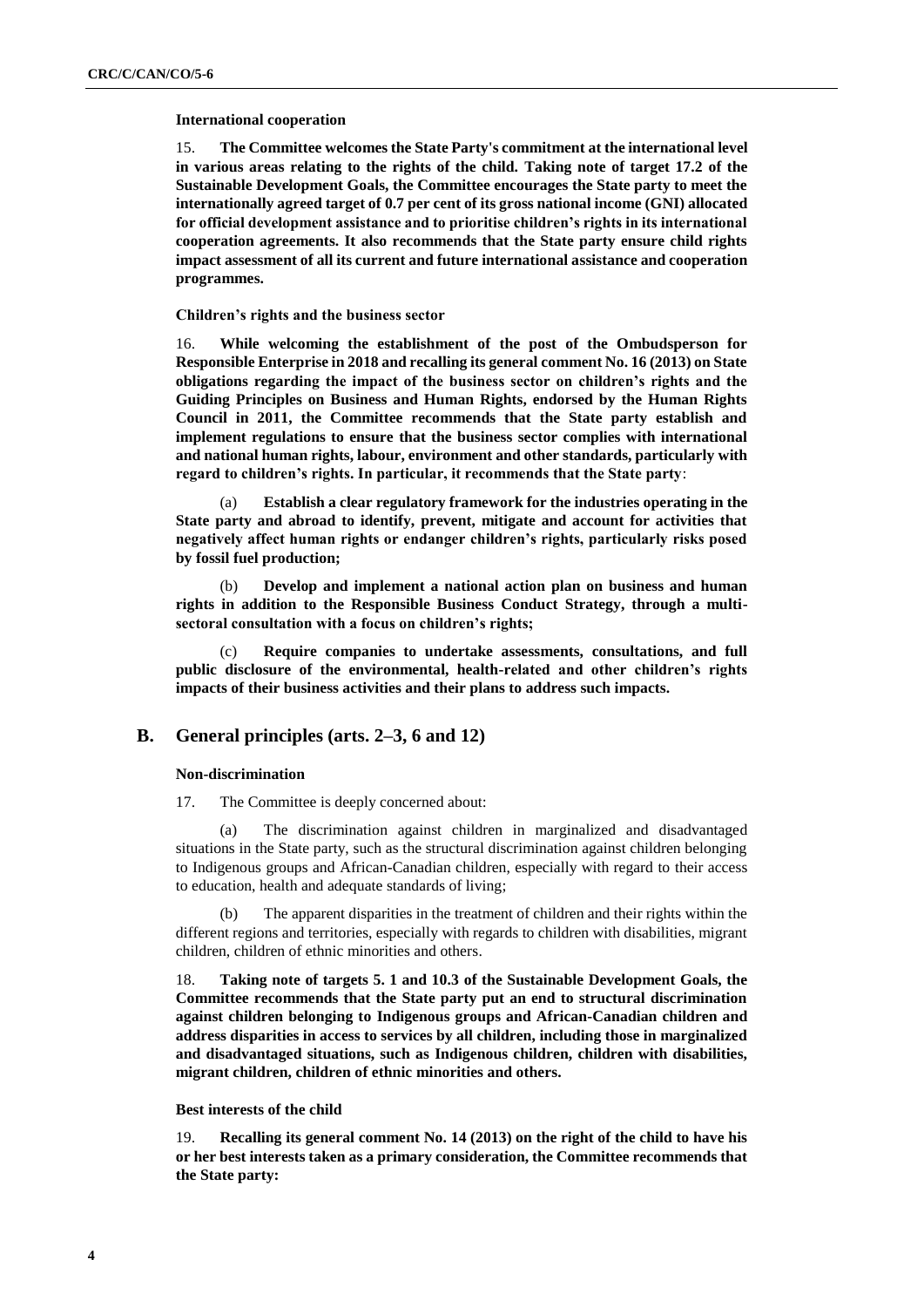(a) **Ensure that the right of the child to have his or her best interests taken as a primary consideration is appropriately integrated and consistently interpreted and applied in all legislative, administrative and judicial proceedings and decisions as well as in all policies, programmes and projects that are relevant to, and have an impact on, children;**

(b) **Develop procedures and criteria to provide guidance to all relevant persons in authority for determining the best interests of the child in every area and for giving it due weight as a primary consideration;**

(c) **Establish compulsory processes for** *ex-ante* **and** *ex-post* **impact assessments of all laws and policies relevant to children on the realization of the right of the child to have his or her best interests taken as a primary consideration.**

#### **Right to life, survival and development**

20. The Committee is seriously concerned about:

(a) The reports of unmarked graves found on the sites of former residential schools for Indigenous children;

(b) Noting the 2019 findings of the National Inquiry into Missing and Murdered Indigenous Women and Girls, thousands of girls' deaths or disappearances having likely gone unrecorded over the decades;

(c) Indigenous children from the Anishinaabe community of Grassy Narrows First Nation in northwestern Ontario continuing to experience chronic and severe physical and mental health problems such as seizures, speech impairments and learning disabilities as result of mercury contaminations in water.

### 21. **The Committee urges the State party to:**

(a) **Strengthen measures to investigate and provide justice to families of victims of murder and disappearances and survivors of residential schools across Canada;**

(b) **Implement the National Inquiry's calls for justice with the meaningful participation of Indigenous girls;**

(c) **Ensure that Indigenous children in northwestern Ontario have access to specialized health care necessary to treat mercury poisoning, including by fully funding the construction and operation of a Mercury Survivors Home and Care Centre sought by Grassy Narrows;**

(d) **Ensure the federal government works with the province of Ontario to implement existing commitments to complete remediation of the English - Wabigoon River system to address the mercury health crisis;**

(e) **Provide effective remedies to children for violations of their rights to health as result of mercury contaminations and take immediate measures to address the ongoing impacts of mercury contamination on the community's health and wellbeing.**

#### **Respect for the views of the child**

22. **While welcoming the amendments to the federal** *Divorce Act***, in 2021, requiring judges to consider the child's views and preferences, giving due weight to the age and maturity of the child, and recalling its general comment No. 12 (2009) on the right of the child to be heard, the Committee recalls its previous concluding observations (CRC/C/CAN/CO/3-4, para 37) and recommends that the State party continue to ensure the implementation of the right of the child to be heard in accordance with article 12 of the Convention. In doing so, it recommends that the State party:**

**(a) Promote the meaningful and empowered participation of all children, within the family, community, and schools, and develop and share good practices;**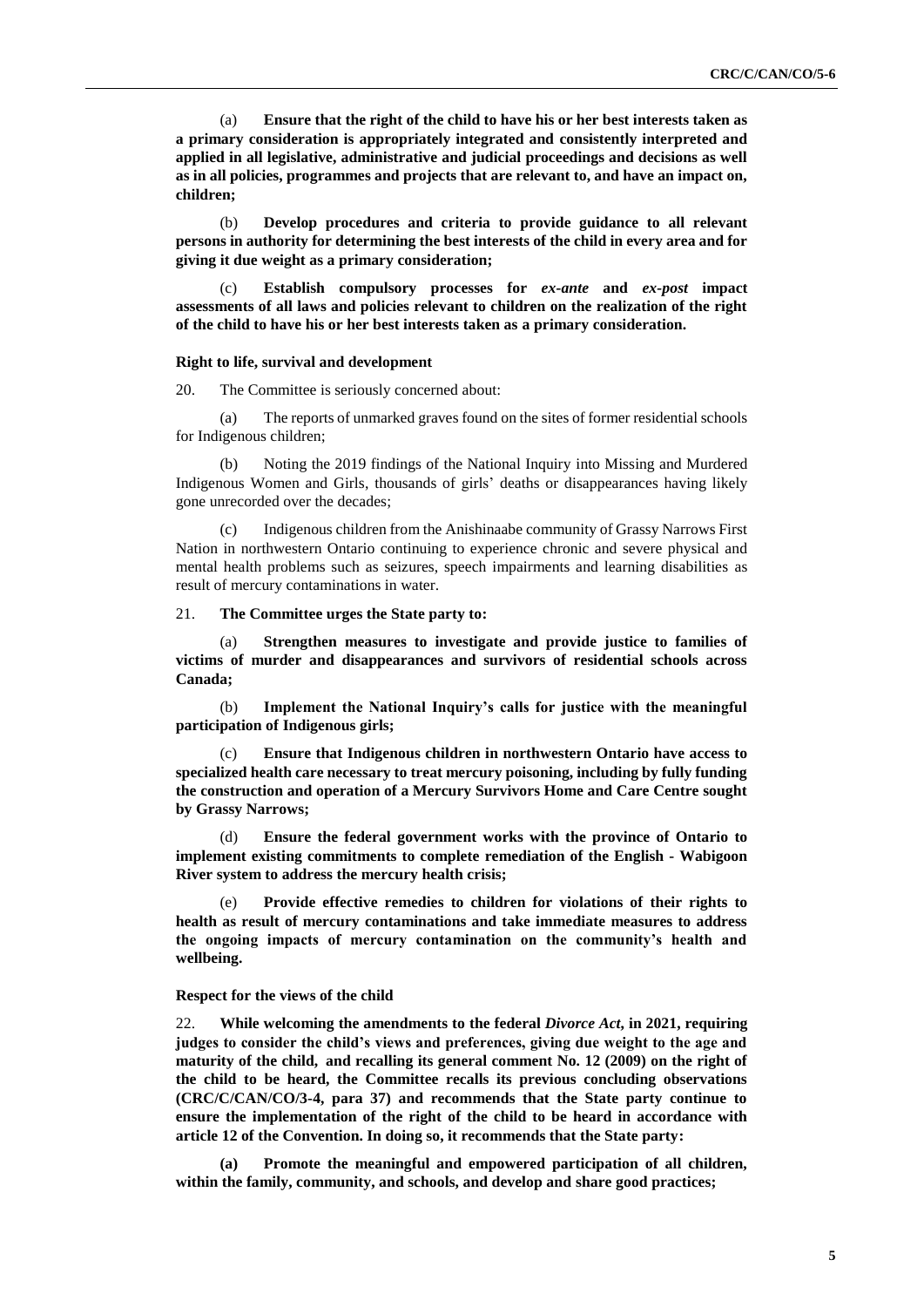**(b) Ensure that the views of the child are a requirement for all official decision-making processes that relate to children, including custody cases, child welfare decisions, criminal justice, immigration, and the environment;**

**(c) Ensure that children have the possibility to voice their complaints if their right to be heard is violated with regard to judicial and administrative proceedings, and that children have access to an appeals procedure.**

### **C. Civil rights and freedoms (arts. 7–8 and 13–17)**

**Birth registration and nationality**

23. **While noting the disproportional barriers to access birth registration for children of Indigenous communities, the Committee takes note of target 16.9 of the Sustainable Development Goals, and urges the State party to:**

(a) **Ensure the issuance of birth certificates for all children born in its territory, in particular for Indigenous children, immediately after the birth;**

(b) **Amend the Citizenship Act to include a definition of stateless person in accordance with international law and consider ratifying the Convention relating to the Status of Stateless Persons of 1954.**

#### **Preservation of identity**

24. **The Committee recalls its previous concluding observations (CRC/C/CAN/CO/3-4, para 43) and urges the State party to:**

(a) **Ensure full respect for the preservation of identity for all children, and to take effective measures to ensure that Indigenous children in the child welfare system are able to preserve their identity;**

(b) **Restore names on birth certificates where they have been illegally altered or removed;**

(c) **Adopt legislative and administrative measures to account for the rights, such as name, culture and language, of children belonging to minority and Indigenous populations and ensure that the large number of children in the child welfare system receive an education on their cultural background and do not lose their identity;**

Revise its legislation to ensure that women and men are equally legally **entitled to pass their Indigenous status to their grandchildren.**

## **D. Violence against children (arts. 19, 24 (3), 28 (2), 34, 37 (a) and 39)**

#### **Corporal punishment**

25. **The Committee notes the 2019 Road Map to End Violence, but regrets that the Bill S-206, which was aimed at repealing the defence allowing for "reasonable force" under section 43 of the Criminal Code, was not passed. Recalling its general comment No. 8 (2006) on corporal punishment, it urges the State party to:**

Repeal Section 43 of the Criminal Code to remove existing authorization **of the use of "reasonable force" in disciplining children and explicitly prohibit all forms of violence against all age groups of children within the family, in schools and in other institutions where children may be placed;**

(b) **Further promote positive, non-violent and participatory forms of childrearing and discipline;**

(c) **Conduct awareness-raising campaigns for parents and professionals working with and for children to promote attitudinal change, within the family and the community.**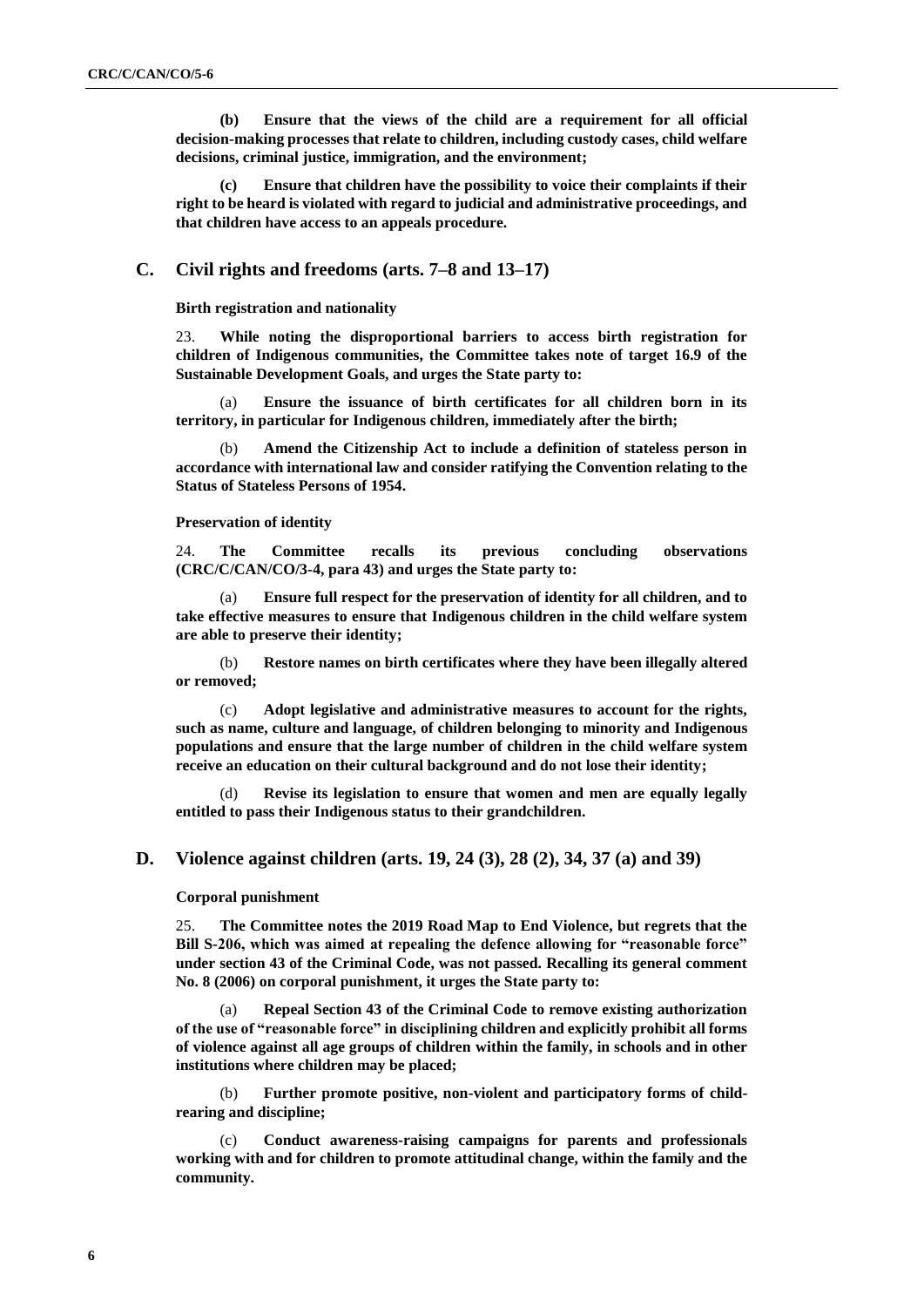#### **Abuse and neglect**

26. The Committee is seriously concerned that the child welfare system continues to fail to protect Indigenous children and adolescents from violence, and that there is no national comprehensive strategy to prevent violence against all children. While noting the 2015 findings of the Truth and Reconciliation Commission and its 94 calls to action, it is concerned at the absence of information on measures taken to implement the calls for action.

27. **In the light of its general comment No. 13 (2011) on the right of the child to freedom from all forms of violence and targets 5.2, 16.1 and 16.2 of the Sustainable Development Goals, the Committee urges the State party to:**

(a) **Develop and implement a national strategy for the prevention of all forms of violence against all children, and allocate the necessary resources to this strategy and ensure that there is a monitoring mechanism;**

(b) **Ensure that the recommendations of the UN Special Rapporteur on violence against women from its visit to Canada in 2018 on the need for a National Action Plan on violence against women, in particular against Indigenous girls, are implemented as well as the calls for justice for girls, women and LGBT+ of the National Inquiry into Missing and Murdered Indigenous Women and Girls;**

Further strengthen awareness-raising and education programmes **including campaigns — with the involvement of children, in order to formulate a comprehensive strategy for preventing and combating child abuse and neglect;**

(d) **Encourage community-based and family-based programmes aimed at preventing and tackling domestic violence, child abuse and neglect by intersectoral and child sensitive approach, including appropriate therapy for child victims;** 

Continue implementation of the 94 calls to action of the Truth and **Reconciliation Commission concerning physical and sexual violence, abuse and neglect of Indigenous children in residential boarding schools that lasted for decades.**

#### **Sexual exploitation and abuse**

28. **Taking note of targets 5.2, 16.1 and 16.2 of the Sustainable Development Goals, the Committee recalls its previous concluding observations and recommends that the State party:**

(a) **Provide sufficient support and funding to ensure that all child victims of sexual abuse have access to the multiagency and child-friendly Child and Youth Advocacy Centres;** 

(b) **Consider as a standard procedure the acceptance of audio-visual recordings of the child's testimony as evidence-in-chief followed by cross-examination without delay in child friendly facilities;**

(c) **Expand existing government strategies and programmes to address all forms of sexual exploitation, including in the travel and tourism industry and online;**

Establish a plan of action to coordinate and strengthen law enforcement **investigation practices on cases of child sexual abuse in prostitution and to vigorously ensure that all cases of missing girls are investigated and prosecuted to the full extent of the law;**

(e) **Impose sentencing requirements for those convicted of crimes under the Optional Protocol on the sale of children, child prostitution and child pornography to ensure that the punishment is commensurate with the crime.**

#### **Harmful practices**

29. **In light of the reports that the Canadian legislation allows unnecessary medical interventions and surgical treatment on intersex children, the Committee recommends that the State party:**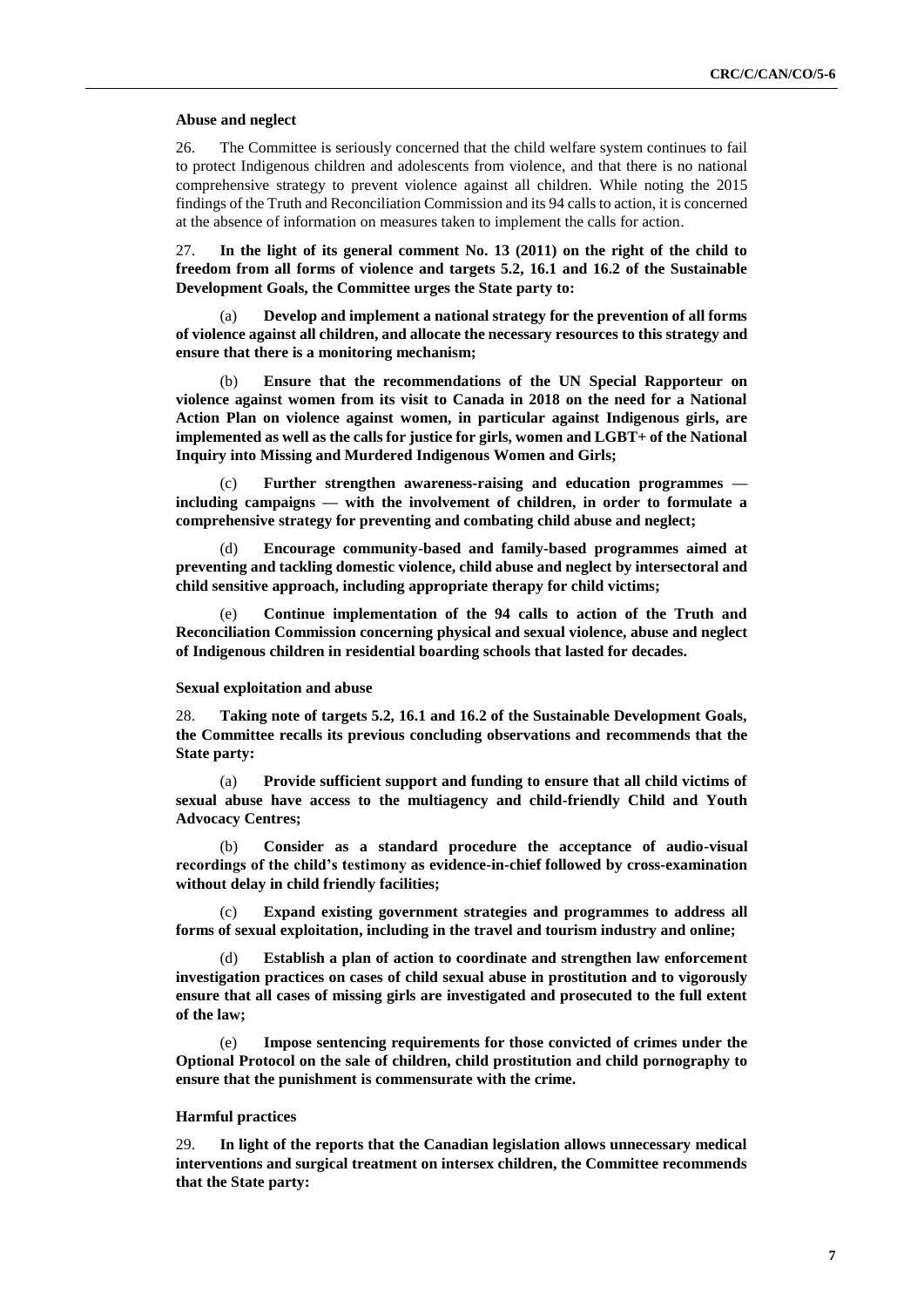(a) **Amend its legislation, in particular section 268 (3) of the Criminal Code, to ensure that intersex children are not subjected to unnecessary medical or surgical treatment, in line with the rights of the child to bodily integrity, autonomy and selfdetermination, and initiate a national consultation with intersex persons, including children, to inform amendments to the Criminal Code to prohibit non-consensual and medically unnecessary surgeries on intersex children;**

(b) **Undertake investigation of incidents of surgical and other medical treatment of intersex children without informed consent and adopt legal provisions in order to provide redress to the victims of such treatment, including adequate compensation;** 

(c) **Educate and train medical and psychological professionals on the range of sexual, and related biological and physical, diversity and on the consequences of unnecessary surgical and other medical interventions for intersex children.** 

# **E. Family environment and alternative care (arts. 5, 9–11, 18 (1)–(2), 20– 21, 25 and 27 (4))**

### **Family environment**

30. **The Committee recalls its previous recommendation that the State party continue and strengthen its support provided to families in vulnerable situations, in particular families living in poverty, in order to prevent separation of children from their families.**

#### **Children deprived of a family environment**

31. The Committee welcomes the coming into force of Bill C-92 in January 2020 that recognizes Indigenous People's jurisdiction over child and family services and notes the efforts undertaken by the State party to improve the situation of children in alternative care. However, it remains seriously concerned about:

(a) The persistently high number of children in alternative care;

(b) The continuing overrepresentation of Indigenous and African-Canadian children in alternative care, including foster care, often outside their communities;

(c) Different criteria based on socio-economic factors that disproportionately affect Indigenous, African-Canadian, and other children belonging to minority groups are being used across jurisdictions in making decisions on child removal and placement in care;

(d) Indigenous and African-Canadian children being at higher risk of abuse, neglect and violence in alternative care than other children.

32. **Drawing the State party's attention to the Guidelines for the Alternative Care of Children, the Committee recalls its previous recommendations on children deprived of a family environment and urges the State party to:**

(a) **Strengthen its preventative measures aimed at avoiding the removal of children from their family environment by providing appropriate assistance and support services to parents and caregivers in performance of child-rearing responsibilities, including through education, counselling and community-based programmes for parents, and reduce the number of children living in alternative care;**

(b) **Ensure that the need for placement of each child in institutional care is always assessed by competent, multidisciplinary teams of professionals and that the initial decision of placement is done for the shortest period of time, and to ensure that children and their families participate in decision-making in order to guarantee an individualized and community-sensitive approach;**

(c) **Ensure that policies and practices are guided by the principle that financial and material poverty — or conditions directly and uniquely attributable to**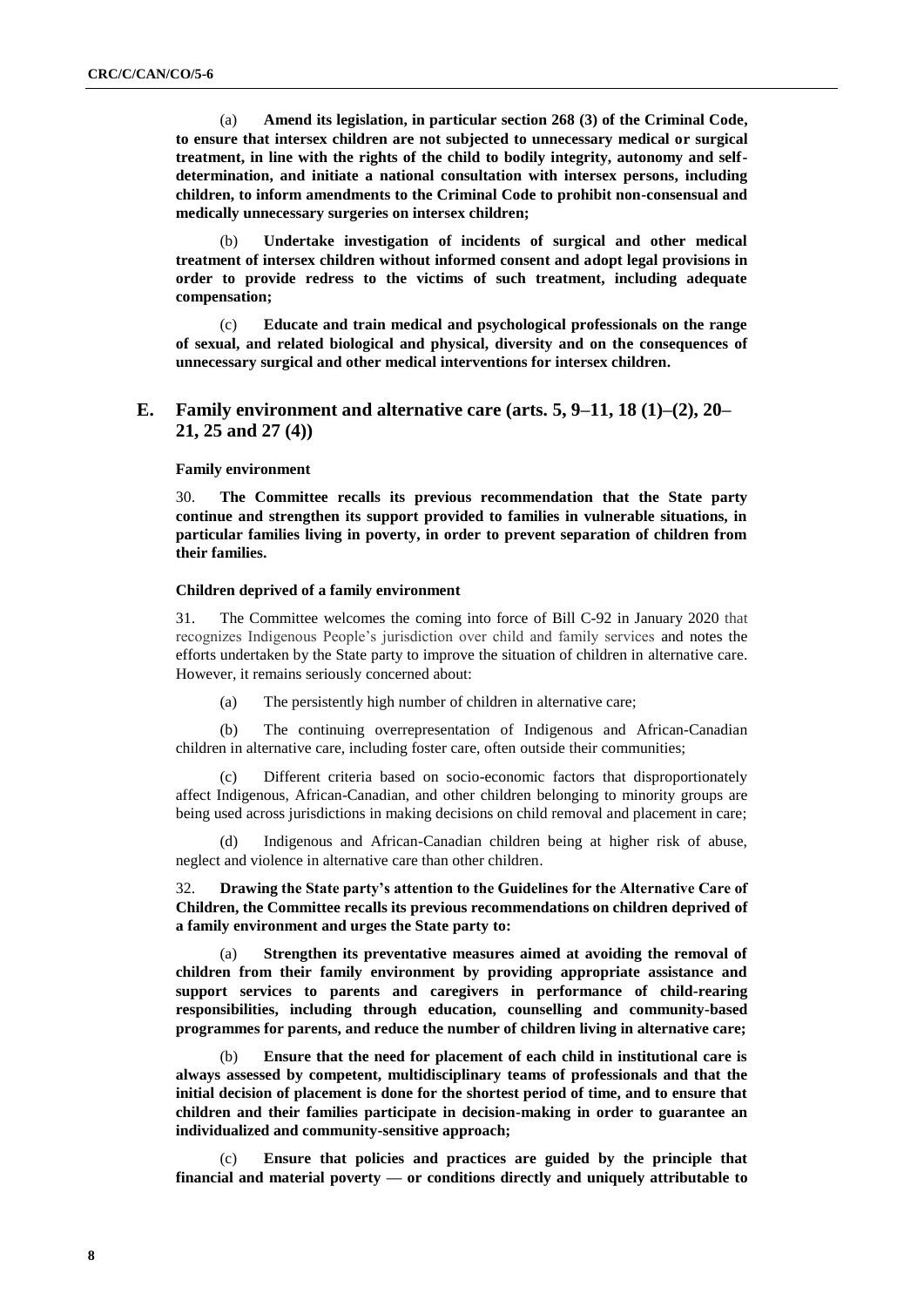**such poverty — should never be the sole justification for removing a child from parental care, for receiving a child into alternative care;** 

(d) **Ensure adequate safeguards and clear criteria, based on the needs as well as best interests of the child, for determining whether a child should be placed in alternative care;**

(e) **Establish quality standards for all alternative care settings, ensure periodic review of the placement of children in foster care and institutions, and monitor the quality of care therein, including by providing accessible and effective child-friendly mechanisms for reporting, monitoring and remedying maltreatment of children and commensurate sanctions for perpetrators;**

(f) **Strengthen community based alternative sentences for incarcerated mothers of infants and other children**.

# **F. Children with disabilities (art. 23)**

33. **Recalling the Committee's general comment No. 9 (2006) on the rights of children with disabilities, the Committee urges the State party to continue its efforts to implement a human rights-based approach to disability, and ensure that inclusion of children with disabilities is prominent in its work towards a barrier-free Canada through the implementation of the Accessible Canada Act and:**

(a) **Continue to compile data on children with disabilities to inform policies and programmes for them and develop an efficient and harmonized system for disability assessment in order to facilitate access for children with all types of disabilities to accessible services, including to education and health, social protection and legal services, in particular those living in rural areas and on reserves;**

(b) **Strengthen measures for ensuring inclusive education across all provinces and territories, including by adapting curricula and training and assigning specialized teachers and professionals in integrated classes;** 

(c) **Strengthen support provided to children with disabilities and their families, in particular in Indigenous communities, with all necessary services and quality care in order to ensure that financial constraints are not an obstacle in accessing services and that household incomes and parental employment are not negatively affected;** 

(d) **Strengthen measures to ensure that children with disabilities, in particular in Indigenous communities, have access to available, accessible and quality health care, including early detection and intervention programmes within their communities;**

(e) **Ensure the meaningful participation of Indigenous children with disabilities, in particular those living on reserves, in the design and implementation of standards and programmes, and provide with the necessary human, technical and financial resources for its application.** 

## **G. Basic health and welfare (arts. 6, 18 (3), 24, 26, 27 (1)– (3) and 33)**

#### **Health and health services**

34. **Noting with concern that in some provinces children's eligibility for public healthcare is linked to the immigration status of their parents, recalling its general comment No. 15 (2013) on the right of the child to the enjoyment of the highest attainable standard of health and taking note of targets 2.2, 3.1, 3.2 and 3.8 of the Sustainable Development Goals, the Committee recommends that the State party take steps to:**

(a) **Ensure that all children who live in Canada have equal entitlement and access to public health-care services, despite immigration status;**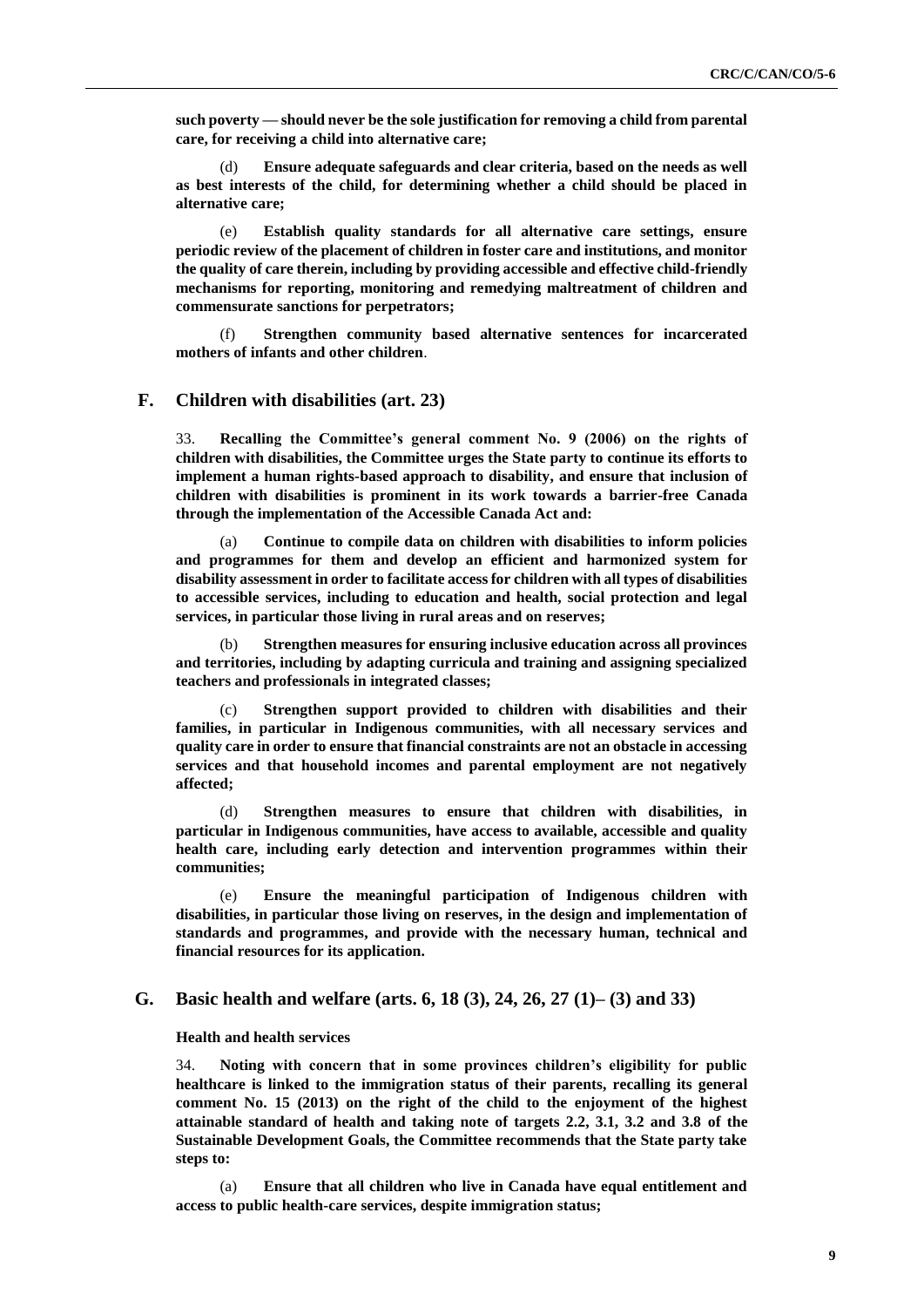(b) **Promptly address the disparities in health status of Indigenous children, African-Canadian children, children with disabilities, children living in remote or rural areas and children in alternative care.**

## **Mental health**

35. **The Committee commends the State party for its efforts to promote awareness of mental health issues, including the Federal Framework for Suicide Prevention, but is concerned that the plan does not include child-specific measures. Taking note of target 3.4 of the Sustainable Development Goals, the Committee recommends that the State party**:

(a) **Strengthen mental health services and programmes for children, including by allocating sufficient financial, technical and human resources for preventive measures, and prioritize mental health service delivery to children in vulnerable situations;**

(b) **Invest in addressing the underlying causes of poor mental health and high prevalence of suicidal behavior among children, to improve knowledge about mental health with a view to promoting children's awareness and access to support services;**

(c) **Adopt a specific child-focused section to the Federal Framework for Suicide Prevention, including a focus on early detection, and ensure that the Federal Framework has a clear focus on children, paying particular attention to indigenous children, and that children's perspectives are included in the development of the response and support services provided.**

## **Adolescent health**

36. **Recalling its general comment No. 4 (2003) on adolescent health and general comment No. 20 (2016) on the implementation of the rights of the child during adolescence, and taking note of targets 3.5, 3.3, 3.7 and 5.6 of the Sustainable Development Goals, the Committee recommends that the State party strengthen sexual and reproductive health programmes and services to all adolescents, paying particular attention to prevention of unwanted pregnancies, support to pregnant girls and adolescent parents and to reduce the risk of sexually transmitted infections.**

#### **Impact of climate change on the rights of the child**

37. **The Committee is concerned about the disproportionately high carbon footprint of the State party, in particular through investments made in fossil fuels, and the negative impact of climate change and air pollution on children's health. Drawing attention to targets 3.9 and 13.3 of the Sustainable Development Goals, the Committee recommends that the State party:**

(a) **Reduce greenhouse gas emissions in line with the State party's international commitments;**

Strengthen awareness-raising among children, with the active **participation of schools, on climate change and environmental health, including on relevant air quality and climate legislation, and ensure that children's views are systematically taken into account in developing policies and programmes addressing climate change;**

(c) **Collect data on the impact of climate change on children and provide information on this issue in its next report.**

### **Standard of living**

38. The Committee welcomes the steps taken to ensure access to clean and safe drinking water for First Nations communities and to work more closely with the communities to address the issue, but regrets that there remain many Indigenous children that lack access to sustainable safe drinking water. In addition, the Committee notes with concern that: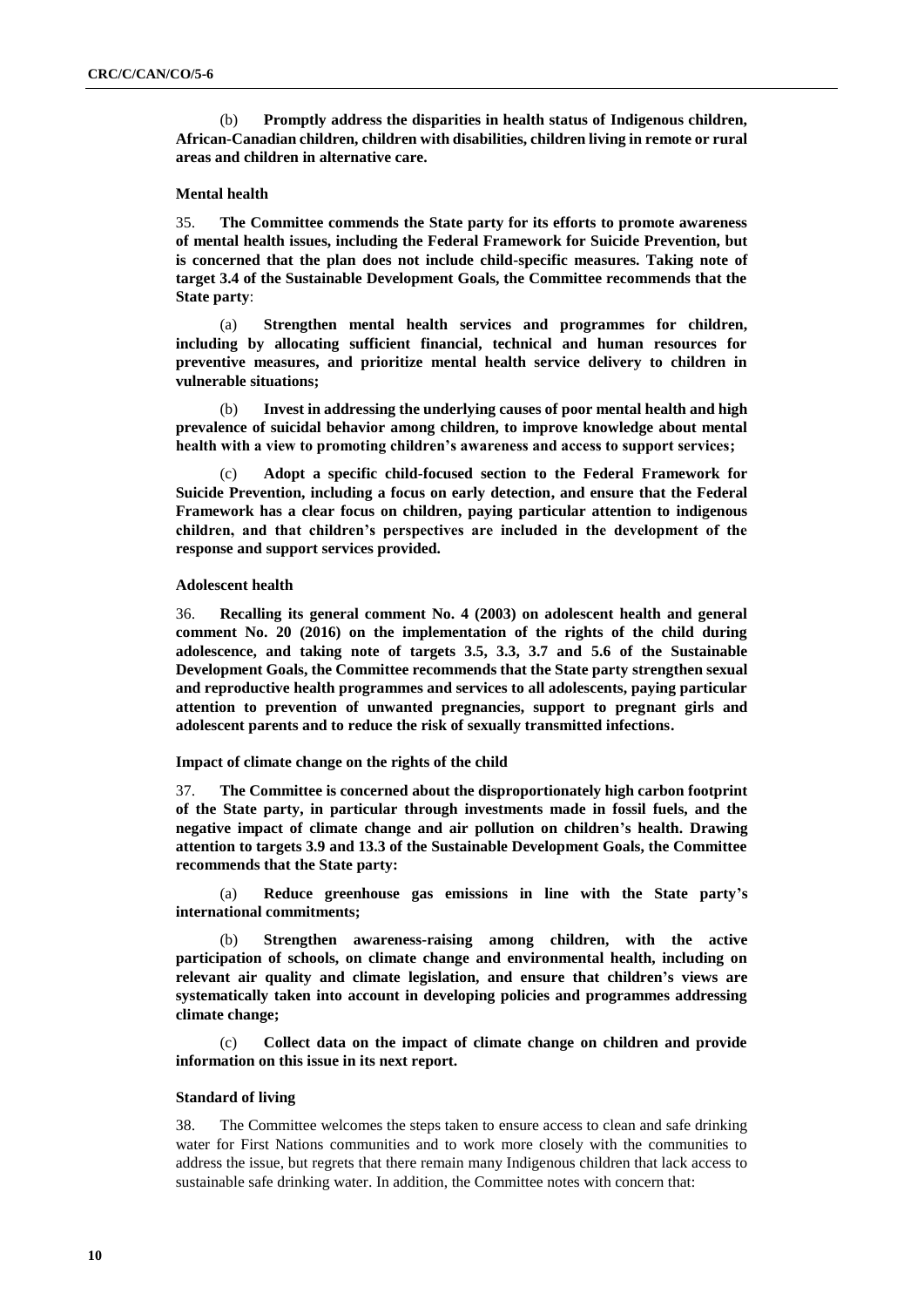(a) Indigenous and African-Canadian communities and children belonging to minority groups in Canada continue to face disproportionate levels of poverty;

(b) Women and children are particularly vulnerable to housing insecurity due to a variety of reasons including family violence, a lack of affordable housing, low wages, under employment and low social assistance rates.

39. **Taking note of targets 1.1, 1.2, and 1.3 of the Sustainable Development Goals, the Committee recommends that the State party:** 

(a) **In collaboration with Indigenous communities, develop plans for addressing water and sanitation conditions on reserves that allow for long-term and sustainable solutions beyond the current strategy that aims to eliminate all long-term drinking water advisories, and provide quantifiable targets, sufficient and consistent budget allocations, and a fixed timeframe for initial implementation;**

(b) **Ensure that all children and their families living in poverty receive adequate financial support and free, accessible services without discrimination;**

(c) **Strengthen measures, including time-lines and priorities to achieve its targets to end homelessness of children and to progressively guarantee all children from low-income families stable access to adequate and affordable long-term housing that provides physical safety, adequate space, protection against the threats to health and structural hazards, including cold, damp, heat and pollution, and accessibility for children with disabilities;** 

(d) **Consider revising provincial and territorial laws governing evictions to ensure that the best interests of the child are given primary consideration in all eviction matters, and that all avenues for eviction prevention are pursued prior to termination of tenancy;**

(e) **Establish ambitious annual targets to eliminate child poverty, in particular among Indigenous, African-Canadian, and other minority children, in the poverty-reduction strategies and public monitoring and reporting on outcomes at national, provincial and territorial levels.** 

## **H. Education, leisure and cultural activities (arts. 28–31)**

**Education, including vocational training and guidance**

40. **In line with its previous concluding observations and taking note of targets 4.1, 4.6, 4.a, 4.b and 4.c of the Sustainable Development Goals, the Committee recommends that the State party:**

(a) **Take immediate measures to remove the need for user fees at the level of compulsory education;**

(b) **Ensure equal access to quality education for all children in the State party, and ensure that Indigenous and African-Canadian children receive culturally appropriate education that respects their heritage and language;**

(c) **Take immediate measures to ensure equal access to evidence-based comprehensive sexuality education across provinces and territories in line with national guidelines for sexual health education and international human rights obligations;**

(d) **Collect data disaggregated by race, age, gender identity, sexual orientation, geographic location, ethnicity, immigration status, disability, and socioeconomic background on disciplinary measures across provincial and territories, in order to monitor and track the impact of measures to reduce discriminatory effects of disciplinary procedures and develop targeted measures to address systemic discrimination in all levels of compulsory education;**

(e) **Coordinate with provincial and territorial governments to guarantee the right of the child and adolescents to engage in play and accessible recreational activities appropriate to the age of the child.**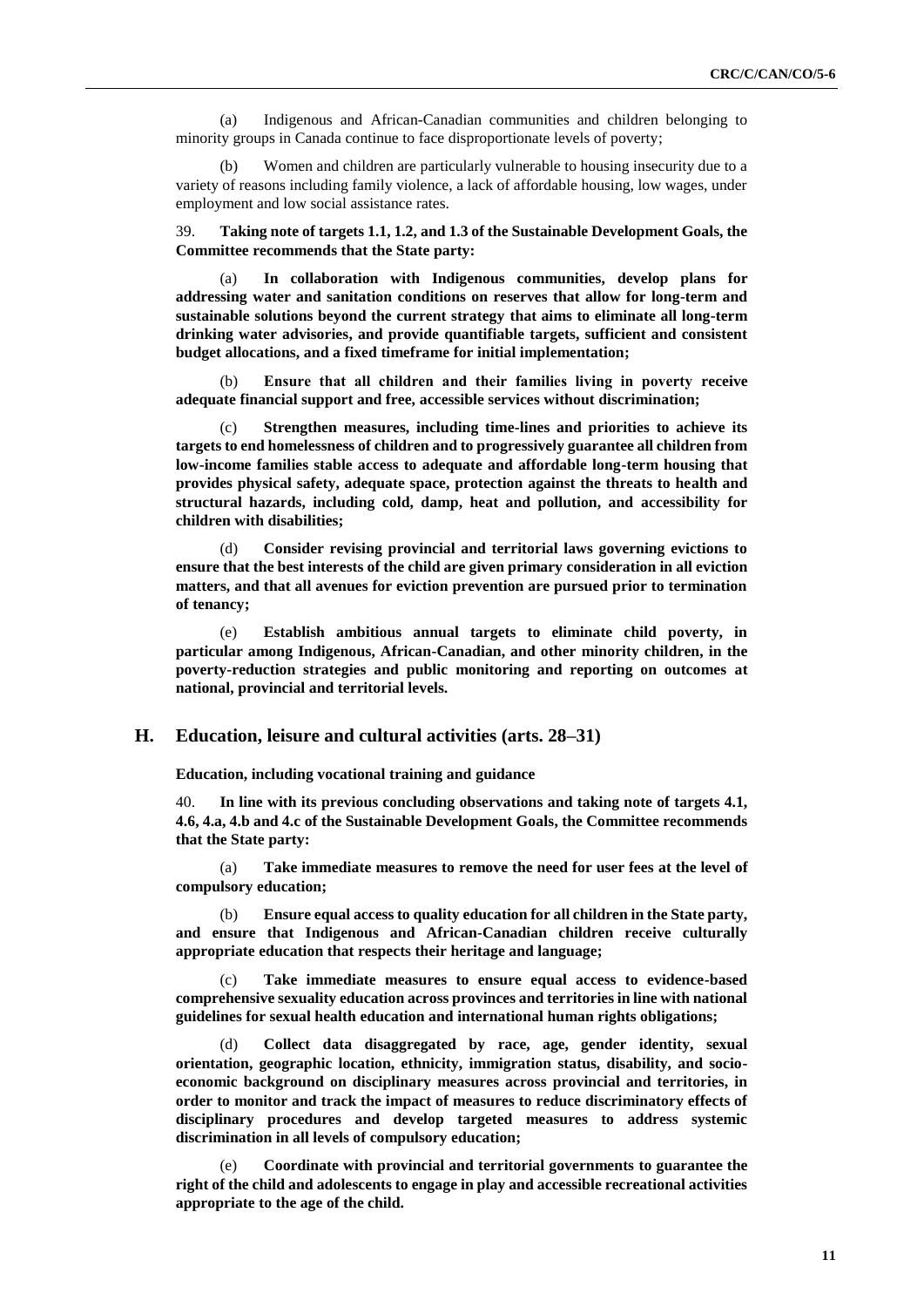## **Human Rights Education**

41. **Taking note of target 4.7 of the Sustainable Development Goals, the Committee recommends that the State party strengthen efforts to promote the development of a culture of human rights in the education system and:**

(a) **Conduct a mapping of how children's rights, as articulated in the Convention, are incorporated into provincial education legislation, curricula, policies, and practices;**

(b) **Ensure that human rights education and the principles of the Convention are integrated into the mandatory school curriculum across all provinces and territories and ensure that training on children's rights is compulsory for teachers and professionals working for and with children;**

(c) **Develop human rights education materials that foster respect for and appreciation of diversity, and ensure that teachers receive the necessary support to teach children's rights in schools.**

# **I. Special protection measures (arts. 22, 30, 32–33, 35–36, 37 (b)–(d) and 38–40)**

**Asylum-seeking, refugee and migrant children**

42. **Recalling the joint general comments No. 3 and No. 4 of the Committee on the Protection of the Rights of All Migrant Workers and Members of Their Families/No. 22 and No. 23 of the Committee on the Rights of the Child (2017) on the human rights of children in the context of international migration and with reference to its General Comment No. 6 (2005) on treatment of unaccompanied and separated children outside their country of origin, the Committee recommends that the State party:** 

(a) **Intensify measures to ensure that legislation and procedures use the best interests of the child as a primary consideration in all immigration and asylum decisionmaking processes, and that determination of the best interests is consistently conducted by professionals who have been adequately applying such procedures;**

(b) **Urgently revise its policy of detaining children who are asylum-seeking, refugees and/or irregular migrants;** 

(c) **Process cases involving unaccompanied asylum-seeking, refugee and migrant children in a positive, humane and expeditious manner as a means of identifying durable solutions, in line with article 10 (1) of the Convention;** 

(d) **Preserve children's rights to family unity, improve case-management and develop alternatives to immigration detention that accommodate the entire family, including children, such as non-custodial, community-based measures that may include reporting requirements, supervised release, and reasonable surety/guarantor;**

Create an independent mechanism responsible for overseeing and **investigating the Canada Border Services Agency and to whom immigration detainees can appeal.** 

## **Economic exploitation, including child labour**

43. **Taking note of target 8.7 of the Sustainable Development Goals, the Committee recommends that the State party:**

(a) **Take steps to establish a unified mechanism for systematic data collection on incidences of hazardous child labour and working conditions, disaggregated by age, sex, geographical location and socio-economic background as a form of public accountability for protection of the rights of children;**

(b) **Establish an effective monitoring system for implementation of ILO 138, including the participation of children, access to child-friendly avenues for complaint, and public reports that are accessible to children.**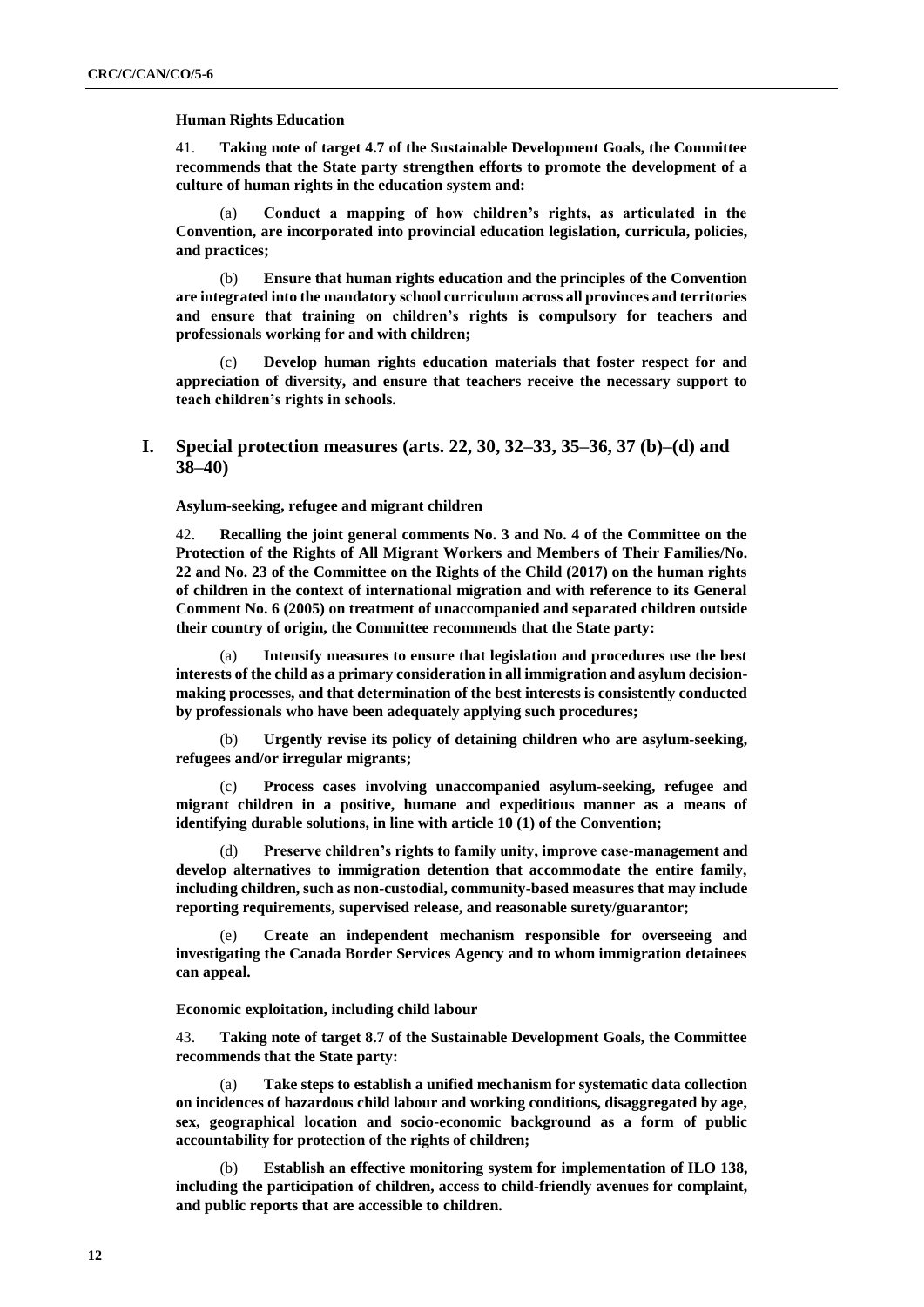**Sale, trafficking and abduction of children**

44. **The Committee welcomes the measures taken to address trafficking in children. Recalling its previous concluding observations, the Committee recommends that the State party continue to provide regular training to law enforcement officials and prosecutors with a view to protecting all child victims of trafficking and improving enforcement of existing legislation.** 

**Administration of child justice** 

45. **Recalling its general comment No. 24 (2019) on children's rights in the child justice system, the Committee urges the State party to bring its child justice system fully into line with the Convention and other relevant international standards. In particular, the Committee urges the State party to:**

(a) **Ensure that no person under 18 is sentenced as an adult, irrespective of the circumstances or the gravity of the offence;**

(b) **Develop an effective action plan towards eliminating the disparity in rates of sentencing and incarceration of Indigenous and African-Canadian children and adolescents, including activities such as training of all legal, penitentiary and law enforcement professionals on the Convention;**

(c) **Ensure the provision of qualified legal aid to all children alleged as, accused of or recognized as having infringed criminal law at an early stage of the procedure and throughout the legal proceedings, and ensure access to appropriate, rehabilitative, community-based programmes, and the maintenance of family connections for incarcerated children and adolescents;**

(d) **Continue to promote non-judicial measures, such as diversion, mediation and counselling, for children accused of criminal offences and, wherever possible, the use of non-custodial sentences for children, such as probation or community service;**

Ensure that detention is used as a measure of last resort and for the **shortest possible period of time and is reviewed on a regular basis with a view to its withdrawal;**

(f) **Collect data on children in conflict with the law and children of detainees disaggregated by age, sex, type of offence, ethnic and national origin, geographic location and socioeconomic status, across all federal, provincial, territorial, and municipal governments, in order to develop targeted strategies for addressing systemic discrimination.**

# **J. Follow-up to the Committee's previous concluding observations and recommendations concerning the implementation of the Optional Protocols to the Convention**

**Optional Protocol on the sale of children, child prostitution and child pornography**

46. **With reference to its 2019 guidelines on the implementation of the Optional Protocol,the Committee urges the State party to:**

(a) **Ensure that all crimes under article 2 and 3 of the Optional Protocol are investigated and that perpetrators are prosecuted and sanctioned;** 

(b) **Ensure that all children subject to any form of sale or sexual exploitation are treated as victims and not subject to criminal sanctions;**

Further strengthen its measures to prevent and address the online sale of **children for the purpose of sexual exploitation and abuse across provinces and territories.**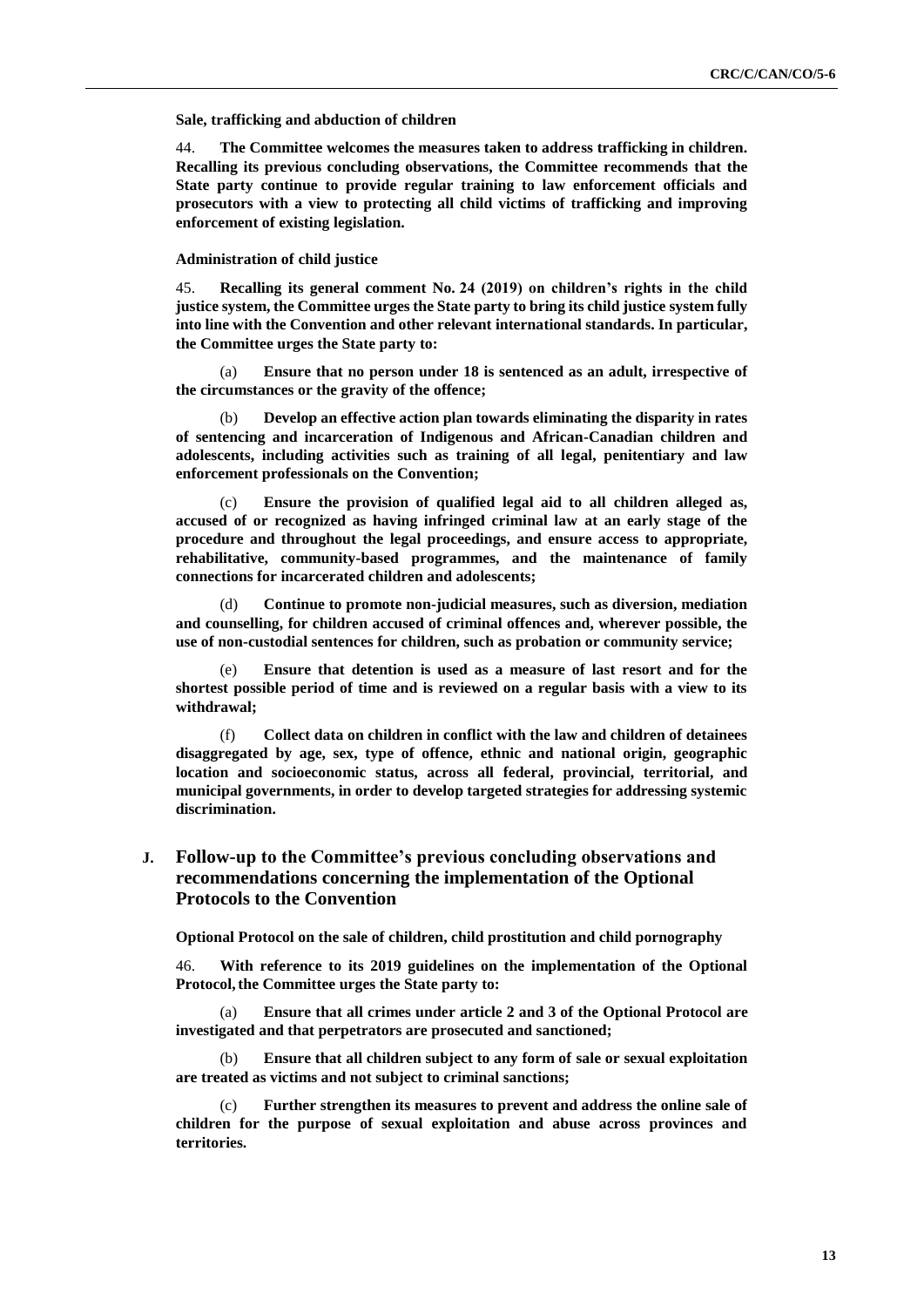**Optional Protocol on the involvement of children in armed conflict**

47. **Recalling its previous recommendations, the Committee recommends that the State party:**

(a) **Consider raising the minimum age of voluntary recruitment into the armed forces to 18 years;**

(b) **Take immediate measures to repatriate Canadian children from camps in the north-eastern part of the Syrian Arab Republic, and provide them with appropriate assistance for their full physical and psychological recovery and social reintegration.**

# **K. Ratification of the Optional Protocol on a communications procedure**

48. **The Committee recommends that the State party ratify the Optional Protocol to the Convention on the Rights of the Child on a communications procedure***.* 

# **L. Ratification of international human rights instruments**

49. **The Committee recommends that the State party, in order to further strengthen the fulfilment of children's rights, consider ratifying the following core human rights instruments:**

(a) **International Convention on the Protection of the Rights of All Migrant Workers and Members of Their Families;** 

(b) **International Convention for the Protection of All Persons from Enforced Disappearance;**

(c) **Optional Protocol to the Convention against Torture and Other Cruel, Inhuman or Degrading Treatment or Punishment;**

(d) **Optional Protocol to the International Covenant on Economic, Social and Cultural Rights.**

## **M. Cooperation with regional bodies**

50. **The Committee recommends that the State party cooperate with the Organization of American States (OAS) on the implementation of the Convention and other human rights instruments, both in the State party and in other OAS member States.**

# **IV. Implementation and reporting**

# **A. Follow-up and dissemination**

51. **The Committee recommends that the State party take all appropriate measures to ensure that the recommendations contained in the present concluding observations are fully implemented and that a child-friendly version is disseminated to, and made widely accessible for, children, including the ones in the most disadvantaged situations. The Committee also recommends that the combined fifth and sixth reports, the written replies to the list of issues and the present concluding observations be made widely available in the languages of the country.**

# **B. National mechanism for reporting and follow-up**

52. **The Committee recommends that the State party establish a standing government structure and ensure that it has the mandate and the adequate human, technical and financial resources to effectively coordinate and prepare reports to**